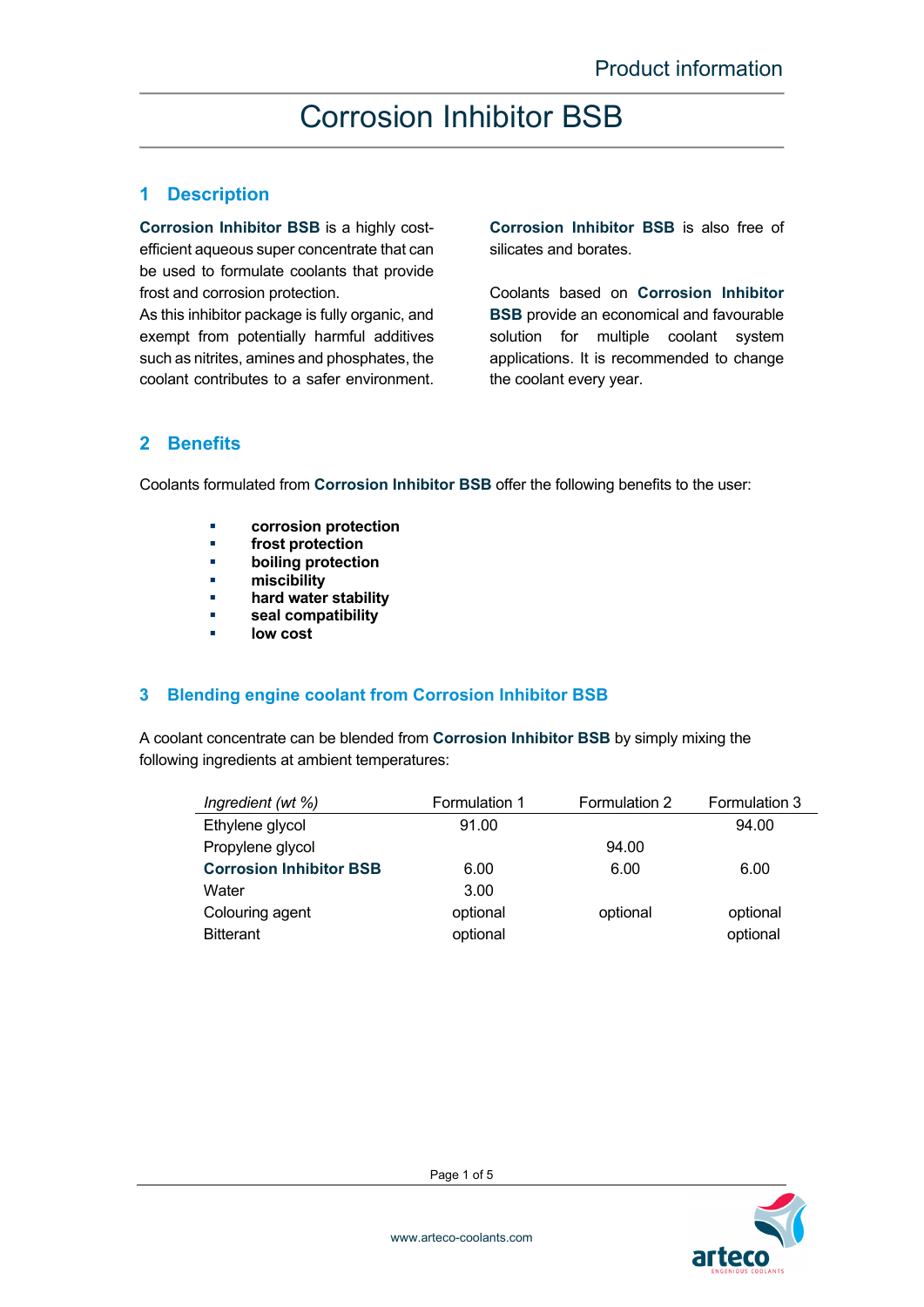### **4 Application**

**Corrosion Inhibitor BSB** mixed at 6% wt in monoethylene glycol provides year-round frost and corrosion protection. This package can also be used in monopropylene glycol. It is recommended to use at least 33 vol.% of the antifreeze in the final coolant solution. This provides frost protection to -18°C. Concentrations higher than 70 vol.% are not recommended as the maximum front protection is reached.

As for any coolant, Arteco recommends the use of deionised or distilled water to prepare ready-to-use dilutions for optimal performance and controlled quality. We refer to our dedicated product information leaflet for water quality recommendations.

### **5 Standards**

Coolants made from **Corrosion Inhibitor BSB** and blended according to formulation 1 and 3 are conformable to British Standard BS6580:1992 or BS 6580:2010\*.

Coolants blended according to formulation 3 also conforms to ASTM D3306 as well as to the requirements of the Chinese Industrial Standards NB/SH/T 0521-2010 and the National Standard GB 29743-2013 LEC.

*\* For product containing 25% or more 1,2 ethane diol (MEG) which is supplied as packaged goods intended for retail to the general public, BS 6580:2010 requires the addition of minimum 25 ppm of denatonium benzoate (bitterant),or the package has to be fitted with a childproof closure.* 

### **6 Availability**

**Corrosion Inhibitor BSB** is available in bulk and 1000 L containers. Please contact your local area sales manager on availability of colours.

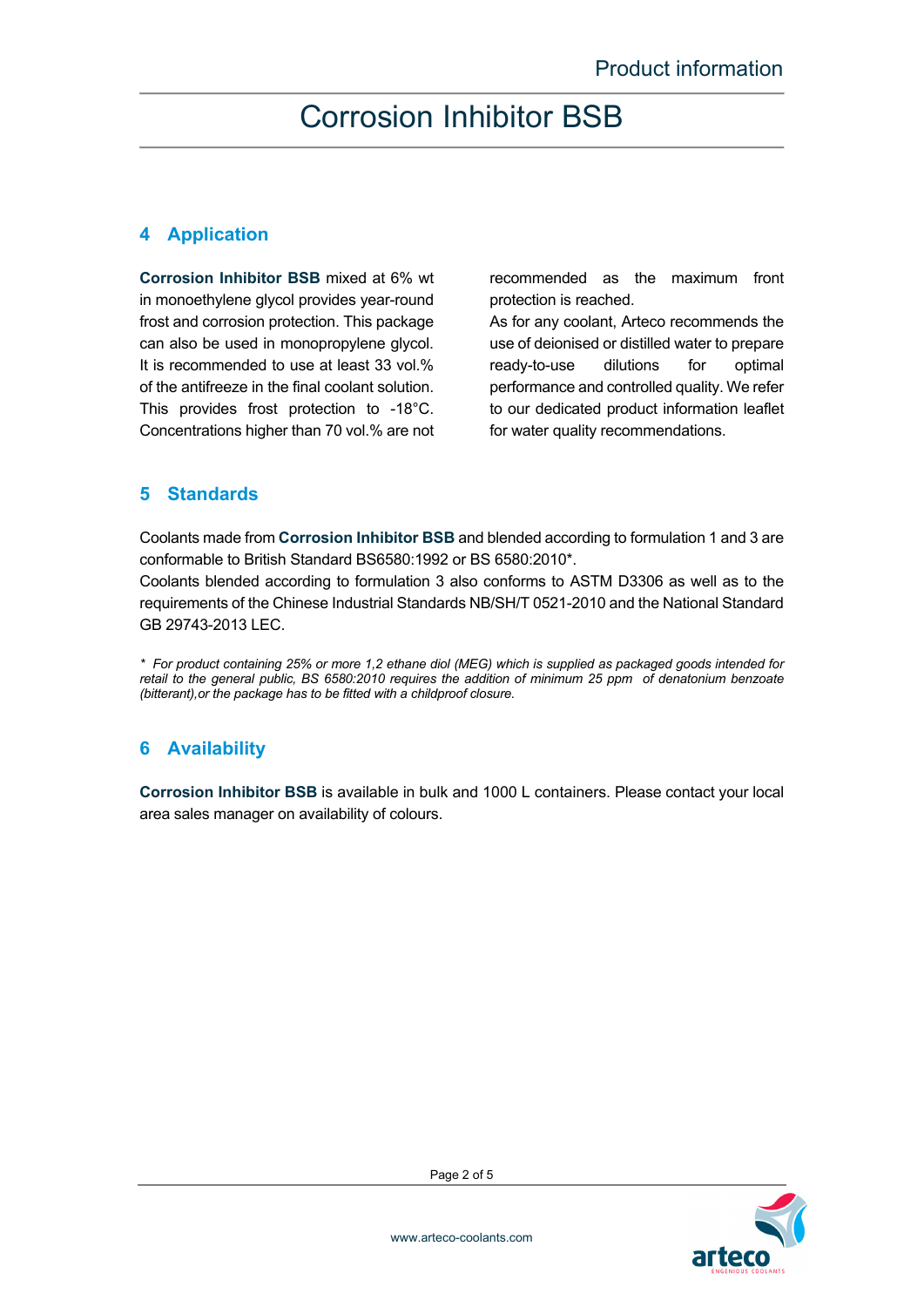### **7 Storage requirements & Product handling**

The product should be stored above -5°C and preferably at ambient temperatures. Periods of exposure to temperatures above 35°C should be minimized.

**Corrosion Inhibitor BSB** can be stored for minimum 2 years in unopened containers without any effect on the product quality or performance. It is strongly recommended to use new dark containers and not recycled ones.

Exposure to direct sunlight might degrade the colour dyes present in the coolant or cause discoloration, although the product itself and its properties remain stable. This reaction can be accelerated if coupled with high ambient temperatures.

At higher temperatures and in open containers considerable amounts of water can evaporate and this may result in solidification of the product, without negative effect on the product.

As with any antifreeze coolant, the use of galvanized steel is not recommended for pipes or any other part of the storage/mixing installation.

### **8 Toxicity & safety**

For Toxicity and Safety Data we refer to the Safety Data Sheet. The information and advice given should be observed and due attention should be given to the precautions necessary for handling chemicals. This product should not be used to protect the inside of drinking water systems against freezing. The transport is not regulated.

*The information contained in this Product Information Leaflet is intended to provide the customer and/or end-user with an understanding of the properties of the product, it being understood that this information may not be construed as any express or implied warranty that the product is suitable for a specific use or application.* 

*All information contained in this Product Information Leaflet, including but not limited to text or graphic material, is the property of Arteco NV, is accurate to the best of our knowledge at the date of issue specified, supersedes all previous editions and information contained in them. and is subject to change without notice.* 

*Any textual or graphic material you copy, print, or download from this Product Information Leaflet is for your personal, non-commercial use only, and you not change or delete any copyright, trademark or other proprietary notices. Any other use, including but not limited to the reproduction, distribution, display or transmission of the content of this document is strictly prohibited, unless authorized by Arteco NV in writing.* 

*Version: 04/2022-v18.4* 



Page 3 of 5

www.arteco-coolants.com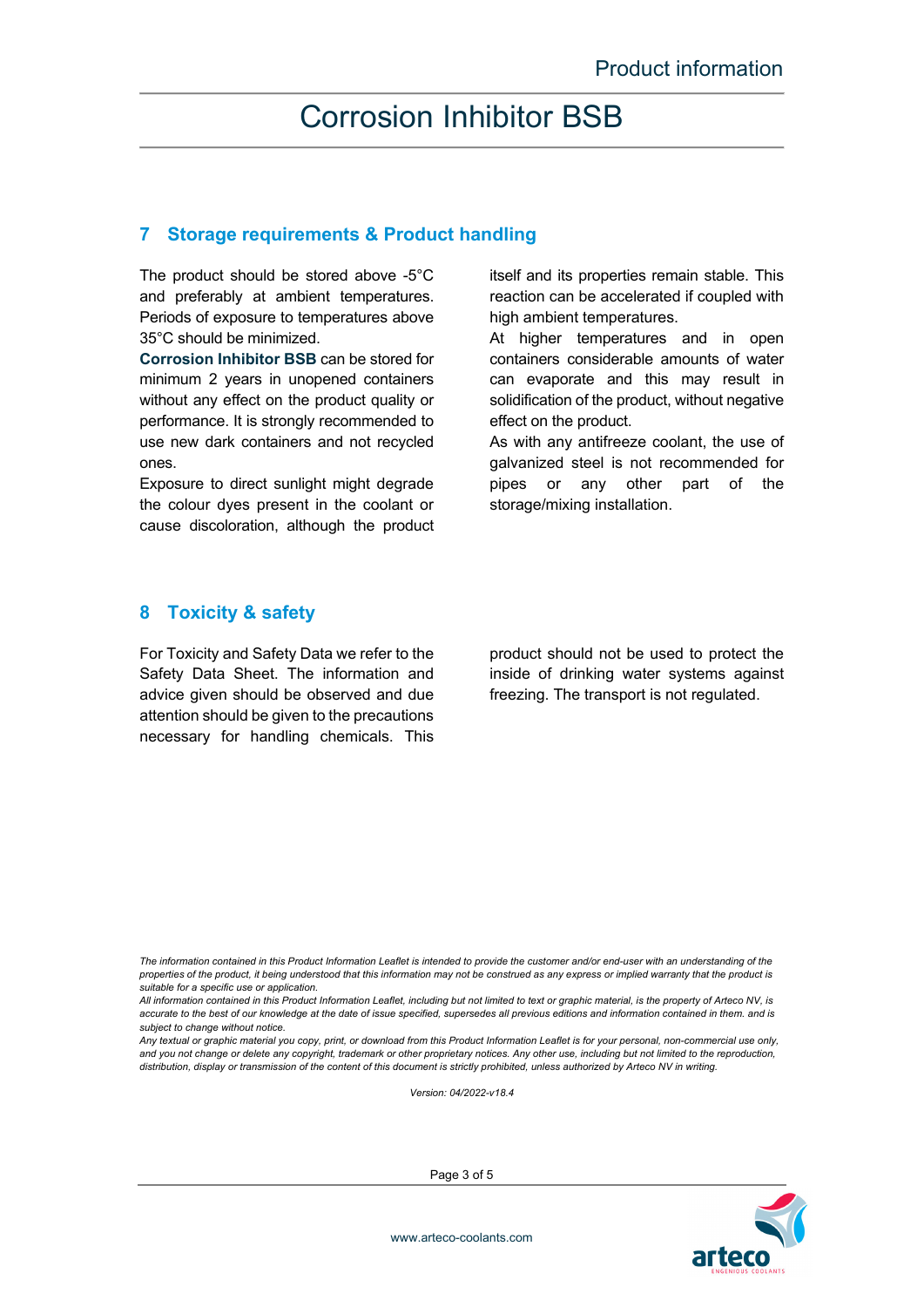# Addendum - Technical information

|                                                         | <b>BSB</b>                             | method            |  |
|---------------------------------------------------------|----------------------------------------|-------------------|--|
| Inhibitor content                                       | 42 % w/w                               |                   |  |
| Free Water*                                             | ASTM D1123<br>58 % w/w                 |                   |  |
| Nitrite, amine, phosphate,<br>borate, silicate          | Nil                                    |                   |  |
| Colour                                                  | Uncoloured or Dark Blue                |                   |  |
| Density, 20°C, kg/l                                     | $1.050 - 1.080$<br>ASTM D5931          |                   |  |
| рH                                                      | 9.8 typ.                               | <b>ASTM D1287</b> |  |
|                                                         |                                        |                   |  |
|                                                         | $6\%$ BSB in MEG $1$                   | method            |  |
| pH (33 vol.%)                                           | $8.0 - 9.0$                            | BS 5117:1.1       |  |
| Reserve alkalinity (pH 5.5)                             | > 2.0                                  | BS 5117:1.1       |  |
| Foaming properties at 88°C<br>$\mathfrak{G}$ break time | BS 5117:1.4<br>50 ml max<br>5 sec. max |                   |  |
| Hard water stability                                    | $< 0.01$ ml<br>BS 5117:1.5             |                   |  |

*\* Not including reaction water*

*1 A coolant concentrate blended according to formulation 1*



Page 4 of 5